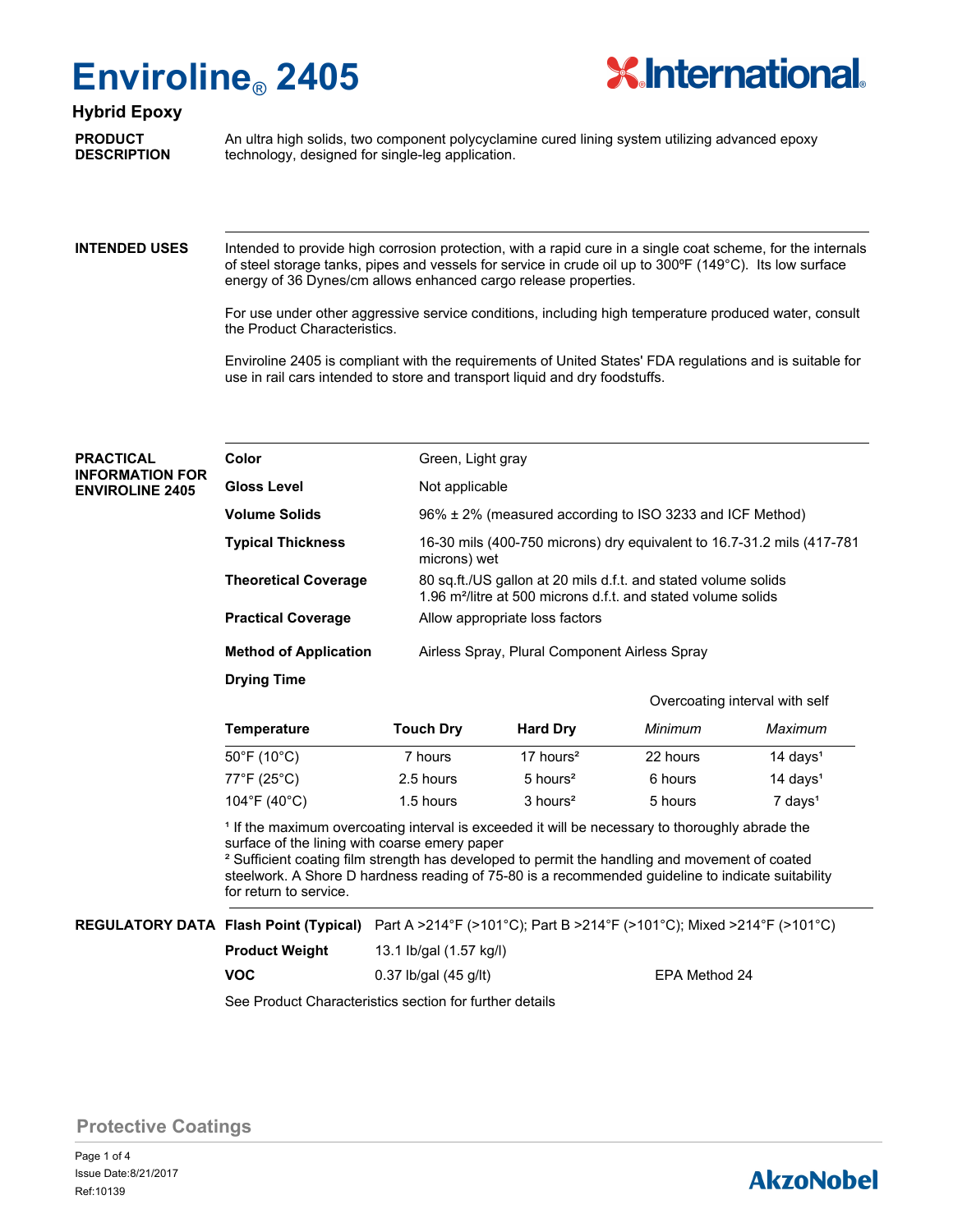

# **Hybrid Epoxy**

**SURFACE PREPARATION** All surfaces to be coated should be clean, dry and free from contamination. Prior to application, all surfaces should be assessed and treated in accordance with ISO 8504:2000.

Where necessary, remove weld spatter and where required smooth weld seams and sharp edges.

Oil or grease should be removed in accordance with SSPC-SP1 solvent cleaning.

#### **Steel**

Best performance will always be achieved when Enviroline 2405 is applied to surfaces prepared by abrasive blast cleaning to Sa3 (ISO 8501-1:2007) or SSPC-SP5. Where Enviroline 2405 is not to be used in high heat and/or aggressive service, preparation to an absolute minimum of Sa2½ (ISO 8501-1:2007) or SSPC-SP10 at time of coating application may be acceptable. Contact International Protective Coatings for further information.

A sharp, angular surface profile of 75-125 microns (3-5 mils) is recommended.

Enviroline 2405 must be applied before oxidation of the steel occurs. If oxidation does occur the entire oxidized area should be reblasted to the standard specified above. Surface defects revealed by the blast cleaning process should be ground, filled or treated in the appropriate manner.

The preferred method of holding the blast standard is by dehumidification. Alternatively, an approved holding primer may be used.

| <b>APPLICATION</b> | <b>Mixing</b>                            | Material is supplied in two containers as a unit. Complete units should be stored, mixed<br>and applied in accordance with the Enviroline Application Guidelines.<br>Always mix a complete unit in the proportions supplied. Once the unit has been mixed it<br>must be used within the working pot life specified.<br>(1) Agitate Base (Part A) with a power agitator.<br>(2) Agitate Curing Agent (Part B) with a power agitator.<br>(3) Combine entire contents of the Curing Agent (Part B) with the Base (Part A) and mix<br>thoroughly with the power agitator.<br>2 parts : 1 part by volume |             |                                                                                      |                                                                                                                                   |  |
|--------------------|------------------------------------------|-----------------------------------------------------------------------------------------------------------------------------------------------------------------------------------------------------------------------------------------------------------------------------------------------------------------------------------------------------------------------------------------------------------------------------------------------------------------------------------------------------------------------------------------------------------------------------------------------------|-------------|--------------------------------------------------------------------------------------|-----------------------------------------------------------------------------------------------------------------------------------|--|
|                    | <b>Mix Ratio</b>                         |                                                                                                                                                                                                                                                                                                                                                                                                                                                                                                                                                                                                     |             |                                                                                      |                                                                                                                                   |  |
|                    | <b>Working Pot Life</b>                  | $50^{\circ}$ F (10 $^{\circ}$ C)                                                                                                                                                                                                                                                                                                                                                                                                                                                                                                                                                                    | 77°F (25°C) |                                                                                      | 104°F (40°C)                                                                                                                      |  |
|                    |                                          | 2 hours                                                                                                                                                                                                                                                                                                                                                                                                                                                                                                                                                                                             | 60 minutes  |                                                                                      | 30 minutes                                                                                                                        |  |
|                    | <b>Plural component</b><br>airless spray | Recommended                                                                                                                                                                                                                                                                                                                                                                                                                                                                                                                                                                                         |             | Use suitable proprietary equipment.                                                  |                                                                                                                                   |  |
|                    | <b>Airless Spray</b>                     | Recommended                                                                                                                                                                                                                                                                                                                                                                                                                                                                                                                                                                                         |             |                                                                                      | Tip Range 19-29 thou (0.48-0.73 mm)<br>Total output fluid pressure at spray tip not less than 3000 psi<br>$(211 \text{ kg/cm}^2)$ |  |
|                    | <b>Brush</b>                             |                                                                                                                                                                                                                                                                                                                                                                                                                                                                                                                                                                                                     |             |                                                                                      | Suitable - Small areas only Typically 6.0-8.0 mils (150-200 microns) can be achieved                                              |  |
|                    | <b>Roller</b>                            |                                                                                                                                                                                                                                                                                                                                                                                                                                                                                                                                                                                                     |             | Suitable - Small areas only Typically 6.0-8.0 mils (150-200 microns) can be achieved |                                                                                                                                   |  |
|                    | <b>Thinner</b>                           | DO NOT THIN                                                                                                                                                                                                                                                                                                                                                                                                                                                                                                                                                                                         |             |                                                                                      |                                                                                                                                   |  |
|                    | <b>Cleaner</b>                           | Enviroline 71C (or International GTA203)                                                                                                                                                                                                                                                                                                                                                                                                                                                                                                                                                            |             |                                                                                      |                                                                                                                                   |  |
|                    | <b>Work Stoppages</b>                    | Thoroughly clean all equipment with Enviroline 71C. Once units of paint have been<br>mixed they should not be resealed and it is advised that after prolonged stoppages work<br>recommences with freshly mixed units.                                                                                                                                                                                                                                                                                                                                                                               |             |                                                                                      |                                                                                                                                   |  |
|                    | <b>Clean Up</b>                          | Clean all equipment immediately after use with Enviroline 71C.                                                                                                                                                                                                                                                                                                                                                                                                                                                                                                                                      |             |                                                                                      |                                                                                                                                   |  |
|                    |                                          | All surplus materials and empty containers should be disposed of in accordance with<br>appropriate regional regulations/legislation.                                                                                                                                                                                                                                                                                                                                                                                                                                                                |             |                                                                                      |                                                                                                                                   |  |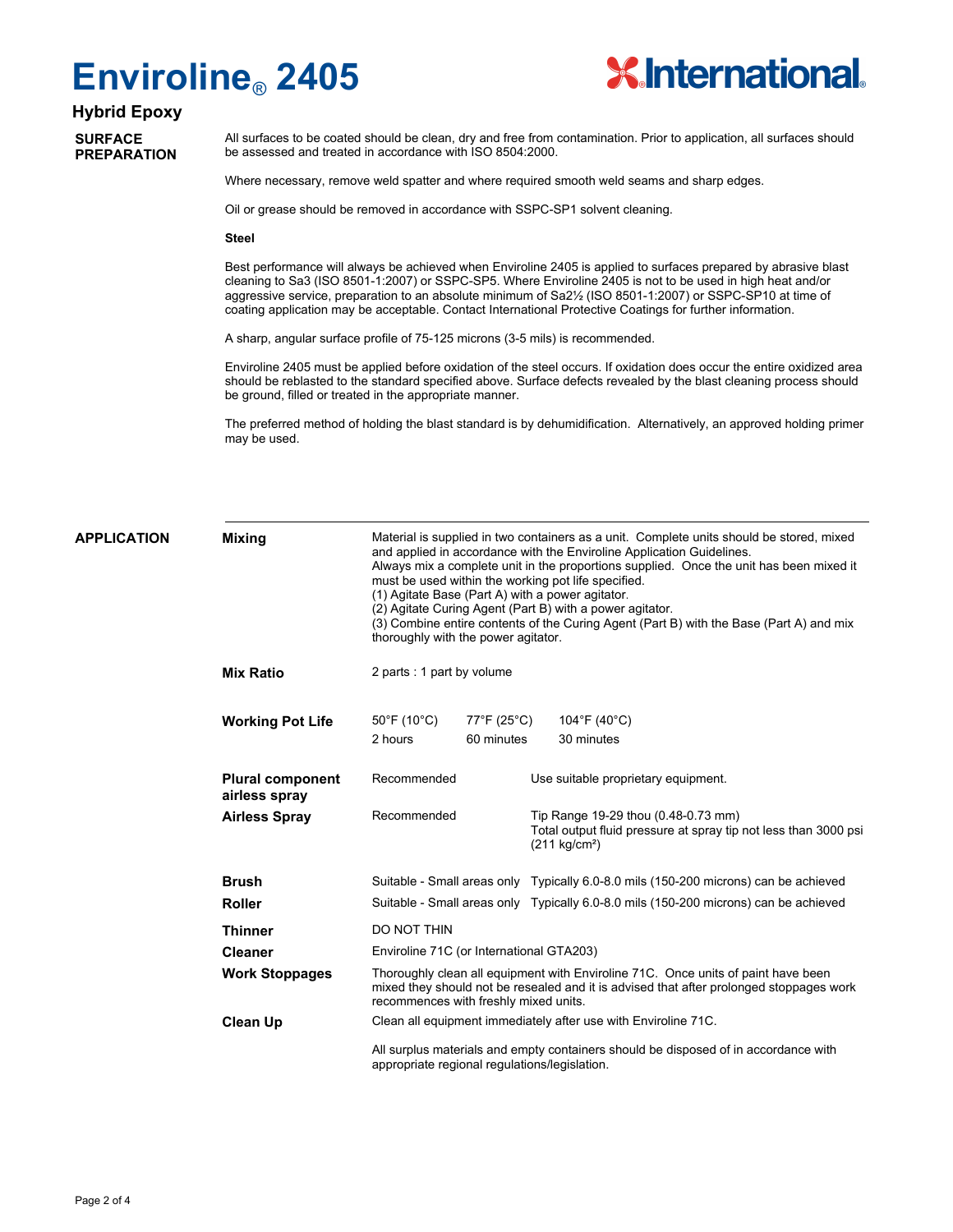

## **Hybrid Epoxy**

**PRODUCT CHARACTERISTICS**

The detailed Enviroline Application Guidelines should be consulted prior to use.

Enviroline 2405 may be suitable for use in storage tanks and pressure vessels with continuous operating above 275ºF (135°C), subject to approval by an International Paint Technical Representative.

Enviroline 2405 may also be used under continuous dry temperatures of up to 392ºF (200°C).

This datasheet provides general guidance on the use of Enviroline 2405. Specific project requirements will be dependent upon the service end use and operating conditions of the tank or vessel. Always consult International Protective Coatings to confirm that Enviroline 2405 is suitable for contact with the product to be stored.

The detailed project coating specification provided by International Protective Coatings must be followed at all times.

Stripe coating is an essential part of good working practice and as such should form part of any lining specification.

For heavily pitted or porous steel, spray apply approximately 50% of the required film thickness and follow immediately with a short nap roller or squeegee to work material into the bottom of pitted areas.

Surface temperature must always be a minimum of 5°F (3°C) above dew point. The minimum mixed paint temperature for airless spray application is 68ºF (20ºC).

Use the following chart for preferred temperature conditions. These conditions plus adequate ventilation must be maintained throughout the curing cycle.

|           | Substrate Temperature            | Air Temperature                  |
|-----------|----------------------------------|----------------------------------|
| Preferred | 70-120°F (21-49°C)               | 70-100°F (21-38°C)               |
| Minimum   | $50^{\circ}$ F (10 $^{\circ}$ C) | $50^{\circ}$ F (10 $^{\circ}$ C) |

After the coating system has cured hard, the dry film thickness should be measured using a suitable non-destructive magnetic gauge to verify the minimum applied system thickness. The coating system should be free of all pinholes or other holidays. The cured film should be essentially free of runs, sags, drips, inclusions or other defects. All deficiencies and defects should be corrected. The repaired areas shall be retested and allowed to cure as specified before placing the finished lining into service.

For post cure conditions specific to rail car application, see the relevant Enviroline 2405 Application Guidelines.

Enviroline 2405 is compliant with the requirements of United States' FDA regulations and is suitable for use in rail cars intended to store and transport liquid and dry foodstuffs. Consult International Protective Coatings for further details.

Note: VOC values are typical and are provided for guidance purpose only. These may be subject to variation depending on factors such as differences in color and normal manufacturing tolerances.

Low molecular weight reactive additives, which will form part of the film during normal ambient cure conditions, will also affect VOC values determined using EPA Method 24.

**SYSTEMS COMPATIBILITY** This product is normally applied directly to correctly prepared steel substrates and is not normally topcoated.